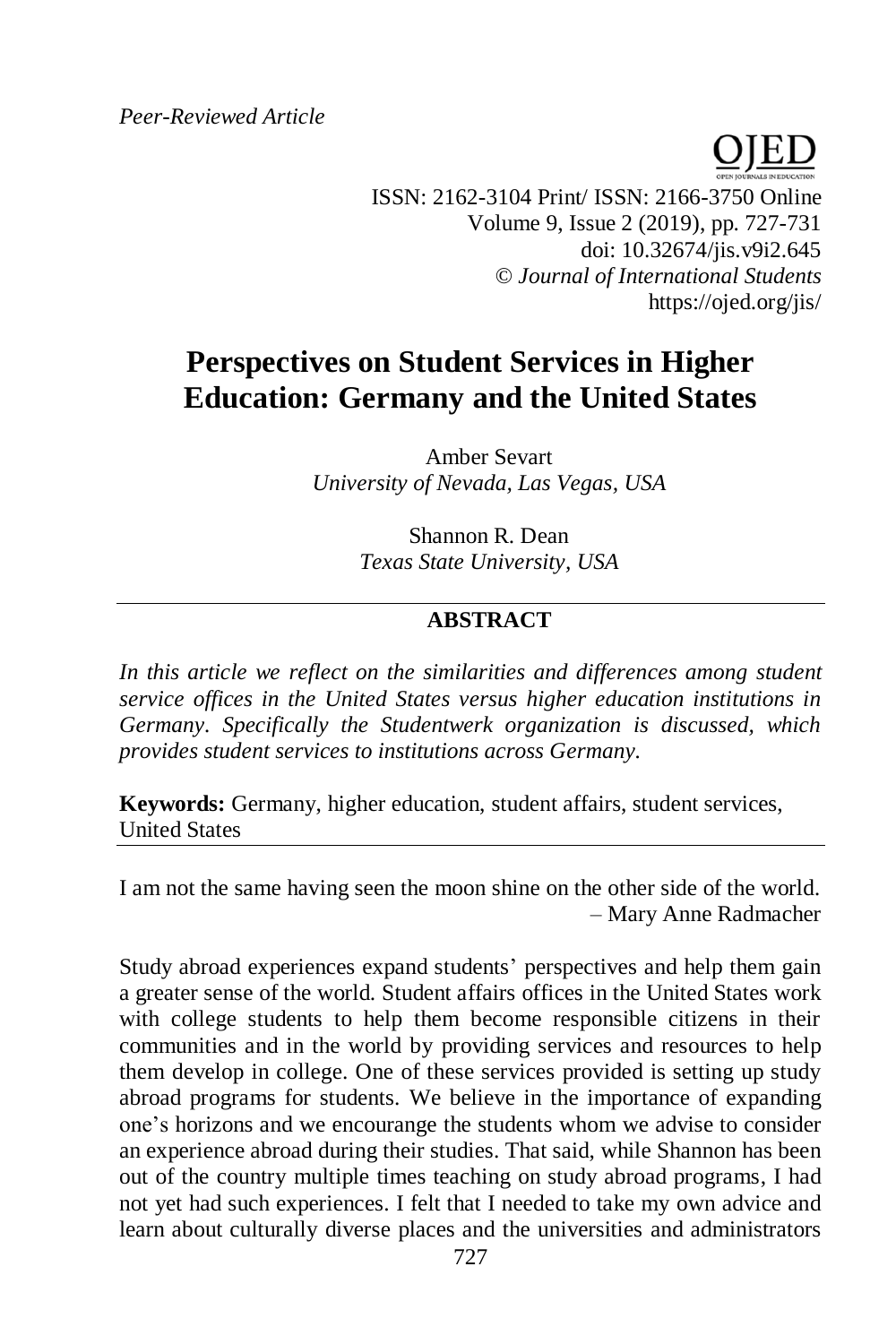that help students do the same. I recently participated in a study abroad experience that focused on international student affairs practice. This article summarizes and reflects on my experience at two German institutions.

During my time abroad, I visited four higher education institutions in Europe. As someone who was only familiar with student affairs practice and the higher education systems in the United States, I was fascinated with the multitude of differences and similarities among the institutions' student services. Two of the universities I visited were in Germany, which are the focus of this reflection. While visiting these, we learned about the higher education system in Germany as well as Germany's National Association for Student Affairs, known as *Studentenwerk*. *Studentenwerk* is responsible for providing student services in Germany and works with state and federal legislatures to ensure that regulations are met. The organization operates under the premise that in order for students to be successful in their educational endeavors, their essential needs must be met (Deutches Studentenwerk, 2016).

#### **GERMANY'S** *STUDENTEWERK*

*Studentenwerk* serves as a voluntary association of Germany's 58 student service organizations, known individually as *Studentenwerke*. While each *Studentenwerke* operates independently and has autonomy, the organizations are very similar. As a whole, the *Studentenwerk* organization serves over two million students at more than 300 institutions throughout Germany (Deutches Studentenwerk, 2016). *Studentenwerke Berlin* has about 1,000 employees who manage and maintain facilities and provide services to students (Morgenstern, 2016). This shows the potential impact these services and administrators can have on students and local economies throughout Germany.

The *Studentenwerk* is similar in the student-centered approach that dominates U.S. higher education student services. Each *Studentenwerke* is a non-profit organization, and this, combined with being independent from individual higher education institutions, guarantees that any revenue goes back to the students (Schaferbarthold, 1999). This is different from student services in the US, which are typically connected to colleges and universities. Each of the 58 *Studentenwerke* operates individually, and the overarching organization serves as a support for the individual members. *Studentenwerk* provides support through representing the social interests of students regardless of politics, serving as liaison to federal and state legislative bodies, and providing professional development opportunities to support each *Studentenwerke* in its everyday work (Deutches Studentenwerk, 2016).

While students in Germany do not pay tuition, they do pay social fees, including a fee for the *Studentenwerke* services offered in their region. Each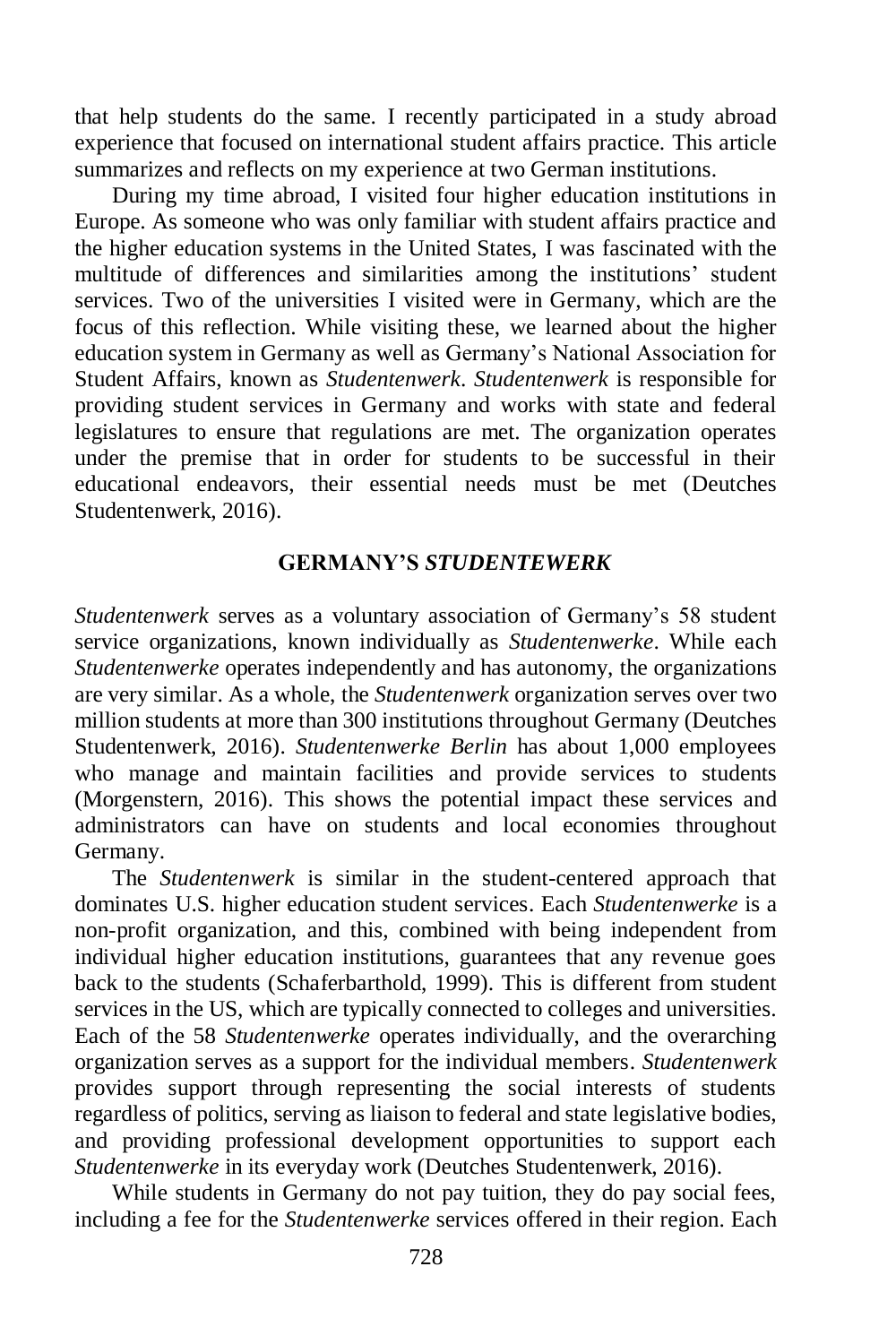*Studentenwerke* is funded primarily through student fees and housing and dining revenue, along with state and federal grants and subsidies. On average, students pay €58 per semester (Deutches Studentenwerk, 2016). In 2016, students served by *Studentenwerke Berlin* paid €50 per semester (Morgenstern, 2016).

Students also play a large and salient role in the function of *Studentenwerke* organizations across Germany. *Studentenwerk* takes a student-centered approach to its services by ensuring that students are present on each of the boards and that student voices and opinions are taken up to the federal level when applicable. *Studentenwerke Berlin*, for example, has a supervisory board with 14 members, seven of whom are students (Morgenstern, 2016)—showing the commitment that *Studentenwerke Berlin* has to including the student voice in decisions about the services provided throughout its service area.

#### *STUDENTEWERK* **SERVICES**

Responsibility for German higher education regulation lies within the *Länder*, or the 16 federal states, so the scope of student services varies from state to state (Schaferbarthold, 1999). The organizational structure varies by each *Studentenwerke* as well, and the federal and state laws that regulate the organization impact these structures. Additionally, each *Studentenwerke* has the autonomy to create its own statutes that affect the operations and services. Most *Studentenwerke* have both a board of representatives and a management board. These boards are made up of students, university representatives, and, in some regions, representatives from the community.

The depth of services offered to students varies by region, but in general *Studentenwerke* provide counseling and support services, dining facilities, day care centers, student housing, cultural affairs, employment agencies, and education assistance programs (Morgenstern, 2016). Many *Studentenwerke* organizations also provide free childcare for students and are funded through local subsidies (Deutches Studentenwerk, 2016).

*Studentenwerk* is also required by *BaföG*, Germany's financial assistance program, to administer financial support to students. The law states that all students have a right to state-funded educational support if the financial means to cover educational expenses and cost of living are not available through other sources (Deutches Studentenwerk, 2016). This is a similar concept to federal Pell grants and loans offered to students in the United States. The educational assistance program also takes parental income into account. This financial support is 50 percent grant, and 50 percent loan. The loans are interest free (Morgenstern, 2016). Support is disbursed to students through a monthly stipend program. At *Studentenwerke Berlin*, the average disbursement was  $\epsilon$ 548 per month, with a maximum of  $\epsilon$ 600 per month.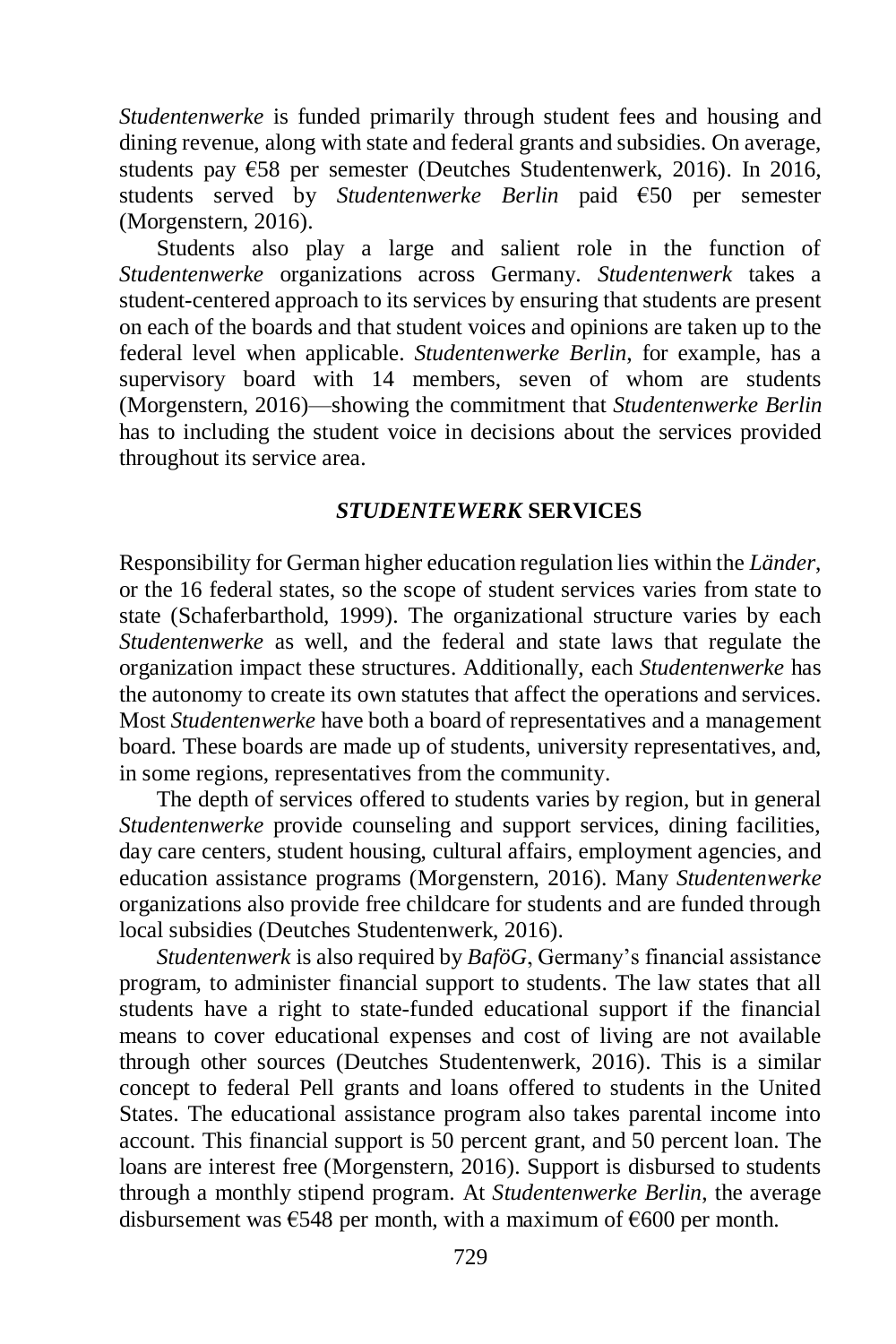#### **REFLECTION**

Although there were many similiarities between student services in the US and in Germany, the differences provided valuable insight for me into ways student affairs and higher education professionals in the US can better serve students.

For example, while in Berlin and Dresden, I also learned about the housing and dining services provided to students. At both universities I had the opportunity to eat in the dining halls, which provide low-cost meals to students. The structure mirrored the dining halls found in U.S. universities, providing several meal options to meet a variety of dietary restrictions and preferences. In Dresden, I also stayed at the *Studentenwerke Dresden's* International House (residence hall). This house provides short-term housing (up to 6 months) for exchange students and staff members associated with the *Technische Universität Dresden*. The housing entities at both institutions (including the International House) and the dining services are different from the other services provided in that they are revenue funded, similar to auxiliary services at institutions in the United States.

Overall, I was impressed with the services provided by the *Studentenwerke* organizations. It was interesting to learn how successfully these non-profit organizations operate separately from the institutions they serve, yet they also work so closely with higher education, legislators, and the students who attend the universitities. *Studentenwerk* faces issues similar to those we experience in higher education in the US. The staff talked about tight budgets, lack of personnel, and the inability to accomplish as much as desired due to those budgetary restrictions.

Beyond the differences in the daily logistics of providing services to students, a major difference was the absence of graduate degree programs in student affairs. In the US a degree in student affairs is often needed to work in student services areas in colleges and universities. Many of the staff of the *Studentenwerke* have backgrounds in business or in the service sectors. Because they do not have the student development education background that many higher education professionals in the United States have, the employees have a unique perspective to the services and support they provide to students. Another major difference was the lack of demographic information about students who attend these institutions or receive *Studentenwerke* services. In Germany, laws prohibit organizations from collecting demographic information, because collection of personal information paved the way for the Third Reich to identify certain populations under Adolf Hitler's reign. Due to this history, demographic data is virtually nonexistent compared with the way it exists in the United States.

A final difference was the way higher education is viewed by society in these countries. Students, and those who work with them, view higher